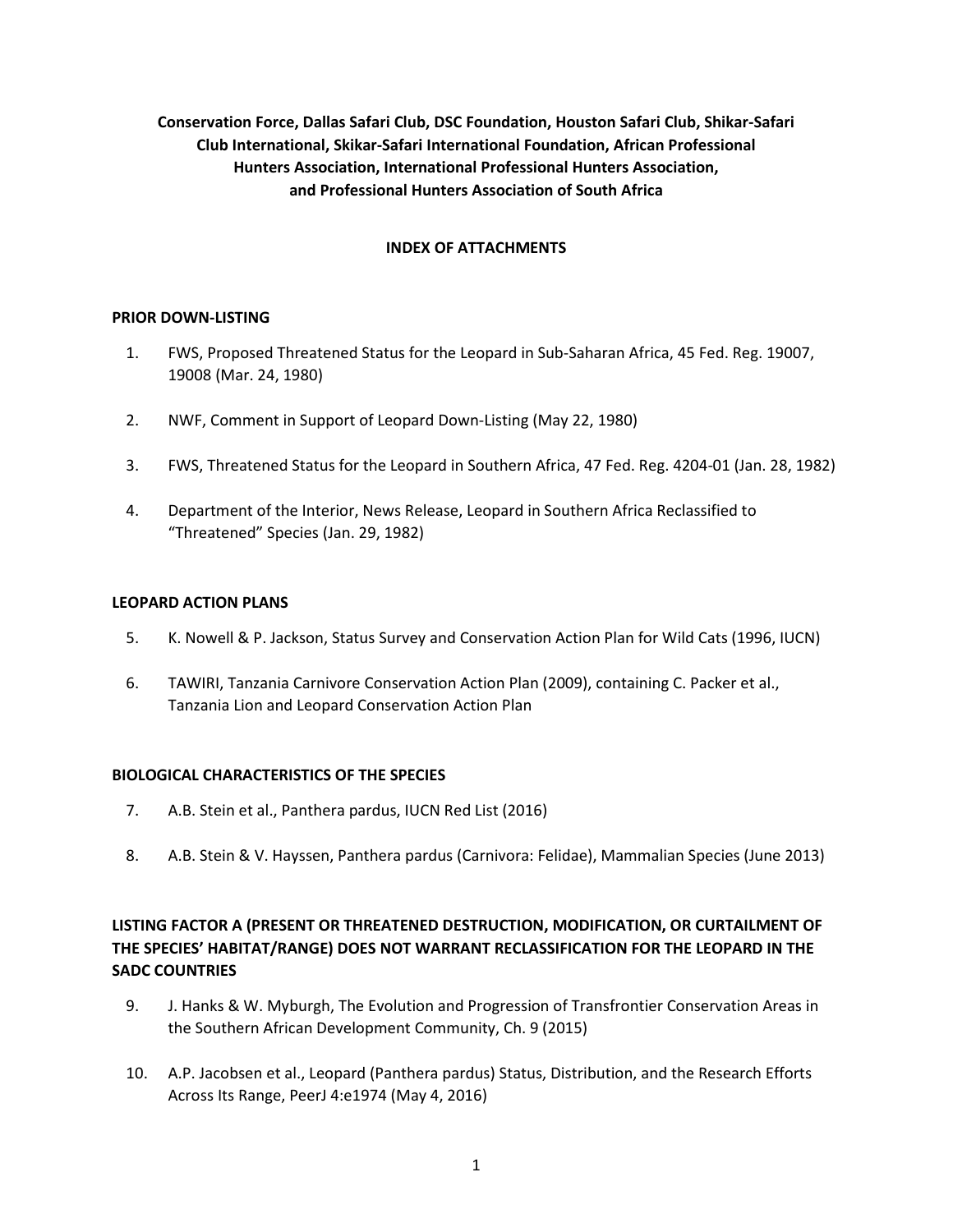- 11. P. Lindsey et al., Economic and Conservation Significance of the Trophy Hunting Industry in Sub-Saharan Africa, 134 Biological Conservation 455 (2007)
- 12. P.A. Lindsey et al., The Significance of African Lions for the Financial Viability of Trophy Hunting and the Maintenance of Wild Land, PLoS ONE 7(1) (Jan. 2012)
- 13. SADC, Transfrontier Conservation Areas (2016)
- 14. United Nations, The World at Six Billion (Oct. 12, 1999)
- 15. World Bank, Conservation and Development in Mozambique, Lessons from the Transfrontier Conservation Areas Program and New Perspectives for the MozBio Program (2015)

# **LISTING FACTOR B (OVERUTILIZATION FOR COMMERCIAL, RECREATIONAL, SCIENTIFIC, OR EDUCATIONAL PURPOSES) DOES NOT WARRANT RECLASSIFICATION FOR THE LEOPARD IN THE SADC COUNTRIES**

- 16. T.M. Caro et al., Animal Breeding Systems and Big Game Hunting: Models and Application, 142 Biological Conservation 909 (2009)
- 17. D. Weber et al., Unexpected and Undesired Conservation Outcomes of Wildlife Trade Bans An Emerging Problem for Stakeholders, 3 Global Ecology and Conservation 389 (Jan. 2015)

### **FWS NDFs**

- 18. FWS/DSA, Importation of Leopard Trophies (June 10, 1982)
- 19. FWS/DSA, General Advice on Import of Sport-Hunted Trophies of Leopards (Panthera pardus) from the Republic of Mozambique for the Calendar Year 2015 (Sept. 28, 2015)
- 20. FWS/DSA, General Advice on Imports of Sport-Hunted Trophies of Leopards (Panthera pardus) from Seven Range States for the Calendar Year 2016 (Apr. 14, 2016)

#### **RANGE-STATE REPORTS AND NDFs**

- 21. ANAC, Response to FWS Letter (Nov. 28, 2016)
- 22. Republic of Mozambique, Non-Detriment Findings for Panthera leo (Africa Lion) Sport Hunting in Mozambique (Oct. 2016)
- 23. GPTF Fund Management Office, Report on the Activities of the GPTF: 2012-2016 (Sept. 2016), p. 4-7.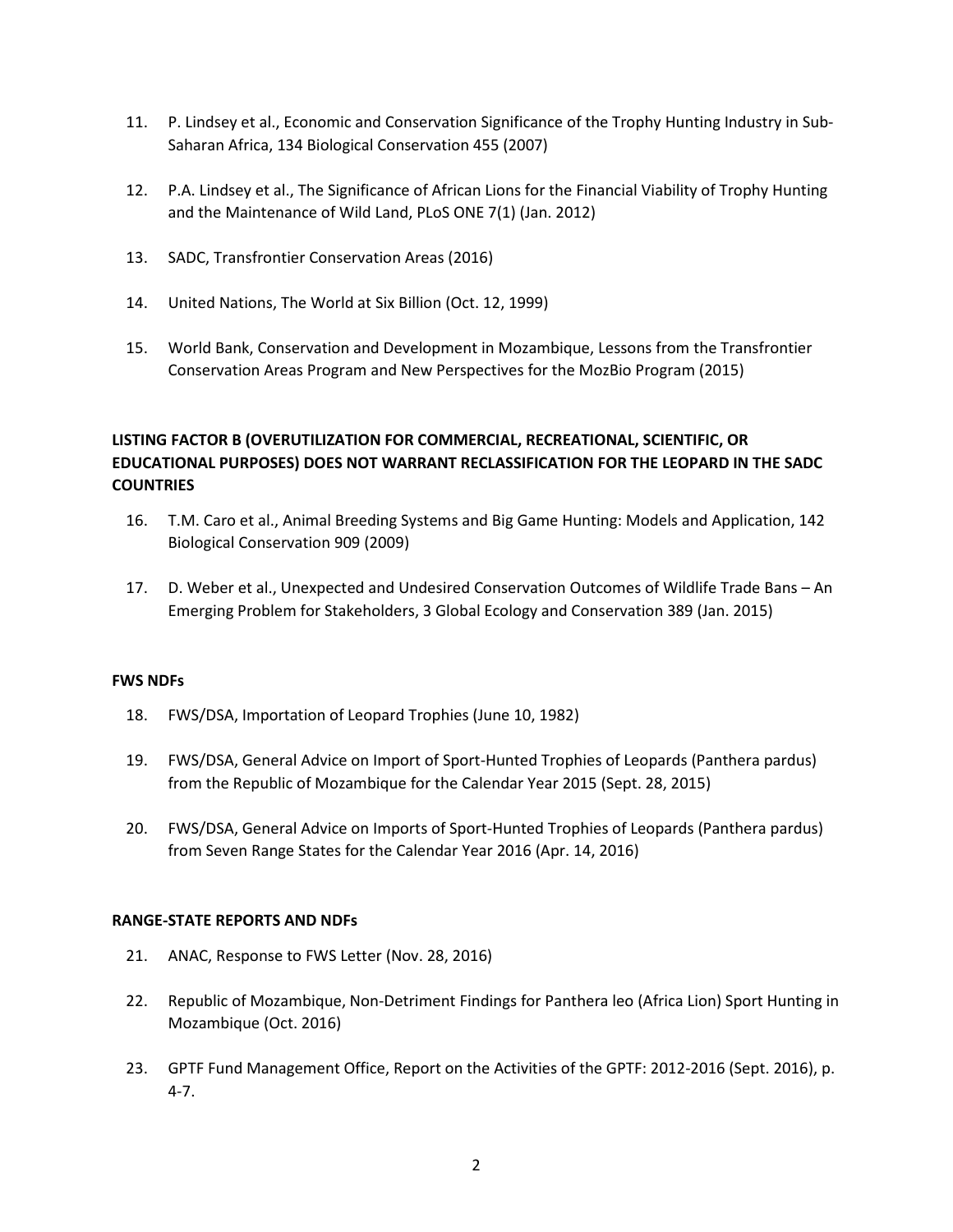- 24. S. Burger, Private Sector Participation in Leopard Monitoring (Feb. 26, 2016)
- 25. South African National Biodiversity Institute (SANBI), Leopard Quota 2016, Presentation for PHASA/DEA Meeting (Jan. 27, 2016)
- 26. Staatskoerant/Government Gazette, NDF for Leopard (Panthera pardus), South Africa (Sept. 10, 2015)
- 27. Tanzania Wildlife Management Authority, Ministry of Natural Resources and Tourism, Wildlife Division, & Tanzania Wildlife Research Institute, Non-Detriment Findings on African Lion (Panthera leo) in the United Republic of Tanzania, including Enhancement Findings (June 2016)
- 28. Ministry of Tourism and Arts, Department of National Parks and Wildlife, Enhancement and Non-Detriment Findings for African Lion Sport Hunting in Zambia (May 2016)
- 29. B. du Preez et al., Zimbabwe Lion Conservation Research Report 2016: Sport-Hunting and Lion (Panthera leo) Conservation in Zimbabwe (Jan. 31, 2016)
- 30. Preliminary Non-Detriment Finding Assessment for Leopards in Zimbabwe (Dec. 2012)
- 31. Zimbabwe Parks and Wildlife Management Authority, Conservation Status of the African Lion (Panthera leo) in Zimbabwe (Jan. 2015)
- 32. Zimbabwe Parks and Wildlife Management Authority & Zimbabwe Professional Hunters and Guides Association, Proceedings of a Collaborative Workshop on Leopard Management in Zimbabwe (Mar. 7-8, 2016)
- 33. Zimbabwe Parks and Wildlife Management Authority, Legal Trade, Conservation, and Rural Livelihoods: A Zimbabwean Perspective, Presentation at the Workshop on CITES and Livelihoods (Nov. 23-25, 2016)

### **CITES DOCUMENTS**

- 34. Guide to Using the CITES Trade Database
- 35. CITES Conf. Res. 10.14 (Rev. CoP16)
- 36. Secretariat, Trade in Leopard Skins, CoP 5 Doc. 5.23 (1985)
- 37. Draft Resolution from Zambia, Trade in Leopard Trophies, CoP5 Doc. 5.23.1 (1985)
- 38. Supporting Statement from Zambia, CoP5 Doc. 5.23.2 (1985)
- 39. Secretariat Report on Leopard Quotas, CoP6 Doc. 6.27 (1987)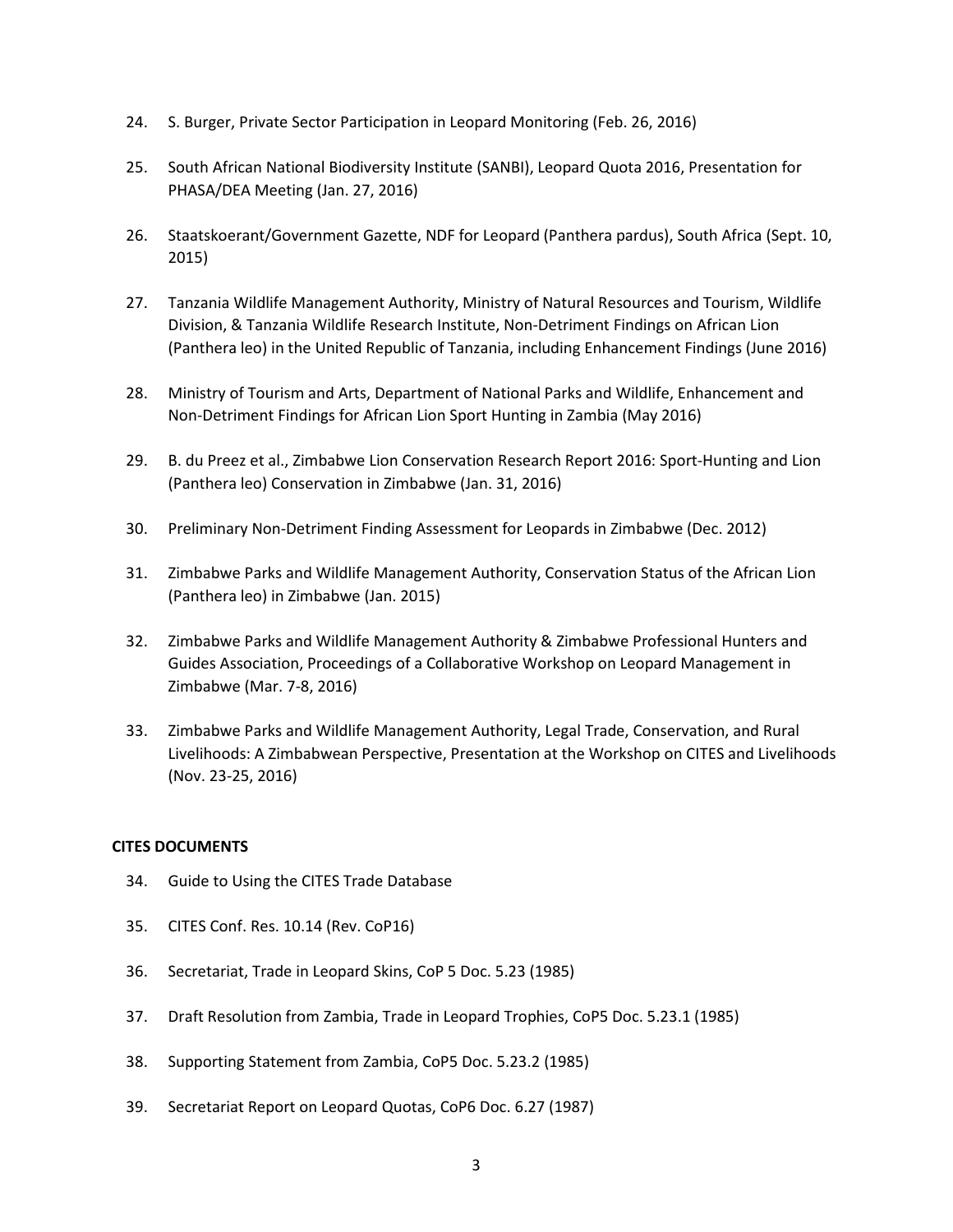- 40. Secretariat, Quota Requests, CoP6 Doc. 6.28 (1987)
- 41. Secretariat Report on Leopard Quotas, CoP7 Doc. 7.27 (1989)
- 42. Secretariat, Review of Resolution Conf. 6.9, Doc. 7.28 (1989)
- 43. Report from the Secretariat: Exports of Leopard Hunting Trophies and Skins, CoP8 Doc. 8.20 (1992)
- 44. Export of Leopard Hunting Trophies and Skins, Doc. 10.42
- 45. Quotas for Species in Appendix I/Leopard, CoP11 Doc. 11.28.1 (2000)
- 46. Report on Implementation of Resolution Conf. 10.14 on Quotas for Leopard Hunting Trophies and Skins for Personal Use, CoP12 Doc. 23.1.1 (2002)
- 47. Amendment to the Quota of the United Republic of Tanzania, CoP12 Doc. 23.1.2 (2002)
- 48. Leopard: Export Quotas for Namibia, CoP13 Doc. 19.1 (2004)
- 49. Leopard: Export Quotas for South Africa, CoP13 Doc. 19.2 (2004)
- 50. Summary, First Session of Committee I 5 October 2004: 09h05-11:50, CoP13 Com. I Rep. 1 (Rev. 1) (2004)
- 51. Leopard Export Quotas for Mozambique, CoP14 Doc. 37.1 (2007)
- 52. Summary Record of the Second Session of Committee I 05 June 2007: 14h00, CoP14 Com. I Rep. 2 (Rev. 1) (2007)
- 53. Transfer of the Sub-Saharan Population of (Panthera pardus) from Appendix I to Appendix II, Subject to an Annual Export Quota
- 54. CITES Secretariat, National Laws for Implementation of the Convention, CoP17 Doc. 22 (2016)
- 55. CITES Secretariat, Status of Legislative Progress for Implementing CITES, CoP17 Doc. 22, Annex 3 (Updated Sept. 1, 2016)
- 56. Summary Record of the Sixth Session of Committee I 09:30-12:00, CoP17 Com. I Rec. 6 (2016)
- 57. Notification to the Parties, Trade in Polar Bears (Ursus maritimus) (Mar. 23, 2016), https://cites.org/sites/default/files/notif/E-Notif-2016-032.pdf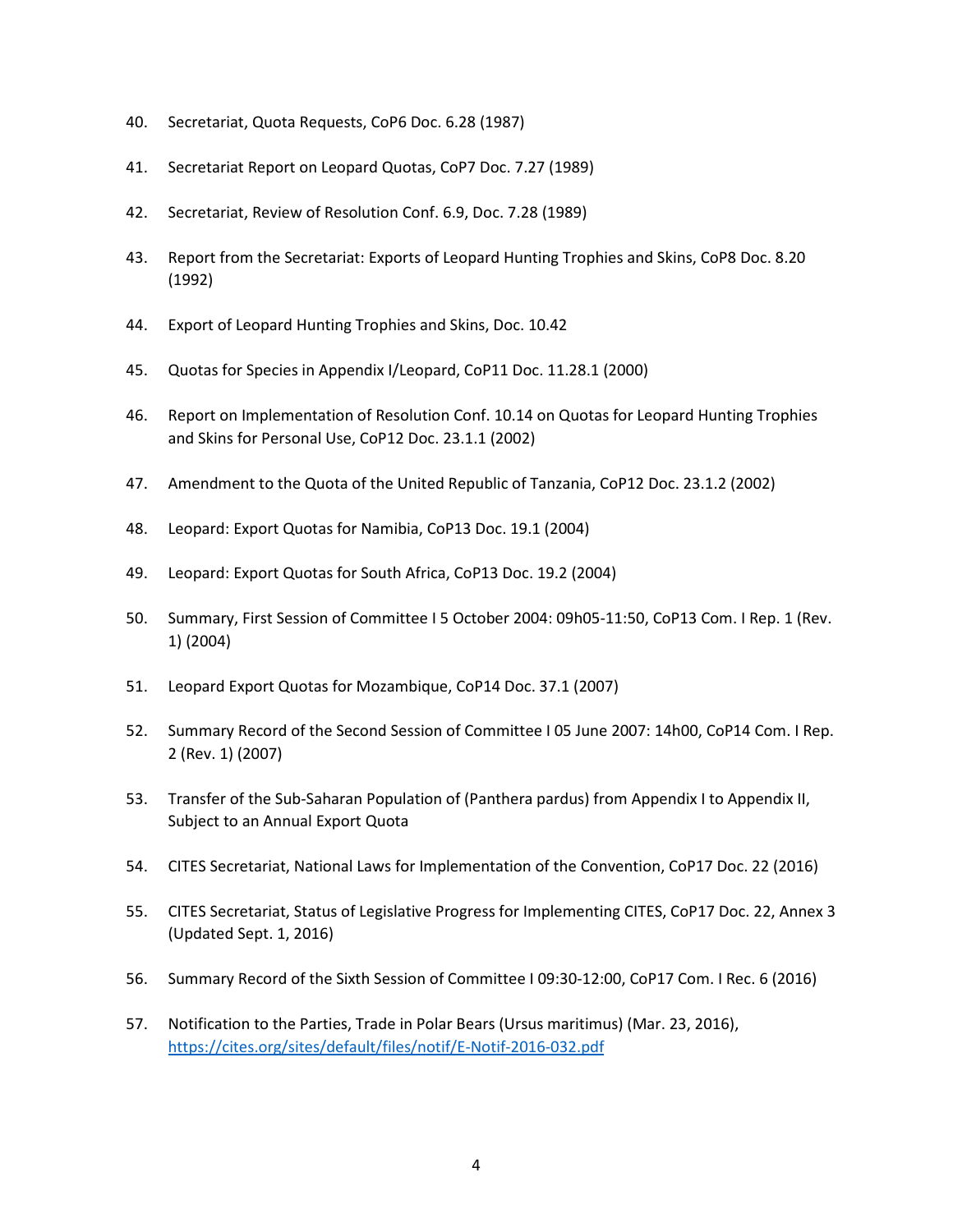## **LISTING FACTOR D (INADEQUACY OF EXISTING REGULATORY MECHANISMS) DOES NOT WARRANT RECLASSIFICATION IN THE SADC COUNTRIES**

- 58. Mozambique National Ivory and Rhino Action Plan Progress Report, SC67 Doc. 13 (2015-2016), Annex 1 (Amendments to the Conservation Law 16/2014)
- 59. Law Nr. 16/2014 of 20 June 2014, The Conservation Law (Free Translation)
	- a. Namibia, Nature Conservation Amendment Act 1996
- 60. MNRT, National Strategy to Combat Poaching and Illegal Wildlife Trade (Oct. 30, 2014)
- 61. Tanzania Wildlife Conservation (Damage Causing Wildlife Consolation) Regulations
- 62. Tanzania Wildlife Conservation (Tourist Hunting) Regulations
- 63. Zambia Act No. 14 (2015)

# **LISTING FACTOR E (OTHER NATURAL OR HUMAN-MADE FACTORS AFFECTING THE SPECIES' EXISTENCE, INCLUDING RANGE STATE MITIGATION AND PROTECTION EFFORTS) DOES NOT WARRANT RECLASSIFICATION IN THE SADC COUNTRIES**

### **ANTI-POACHING/COMMUNITY INVESTMENT/BENEFITS OF HUNTING/ANTI-TRADE BANS**

- 64. M. Boguslawski, Tanzania Lion Enhancement Summary Report (2016)
- 65. M. Boguslawski, Zambia Operators Summary Report (2017)
- 66. Chief Senator D. Chisunga, Land Use Planning at the Local Level, Presentation at the 14th African Wildlife Consultative Forum (Nov. 10, 2015)
- 67. CITES: Keep Calm and Let Africa Speak, 14 African Indaba 4 &5 (Nov. 2016)
- 68. DAPU, Year-End Report 2015
- 69. DAPU, Year-End Report 2016
- 70. E. DiMinin et al., Banning Trophy Hunting Will Exacerbate Biodiversity Loss, 31 Trends in Ecology and Evolution 99 (Feb. 2016)
- 71. R. Emslie & M. Knight, Prince William is Talking Sense Trophy Hunting is Crucial to Conservation, The Independent (Mar. 18, 2016)
- 72. L. Hunter et al., Comment in Response to African Lion Listing Proposal (2015)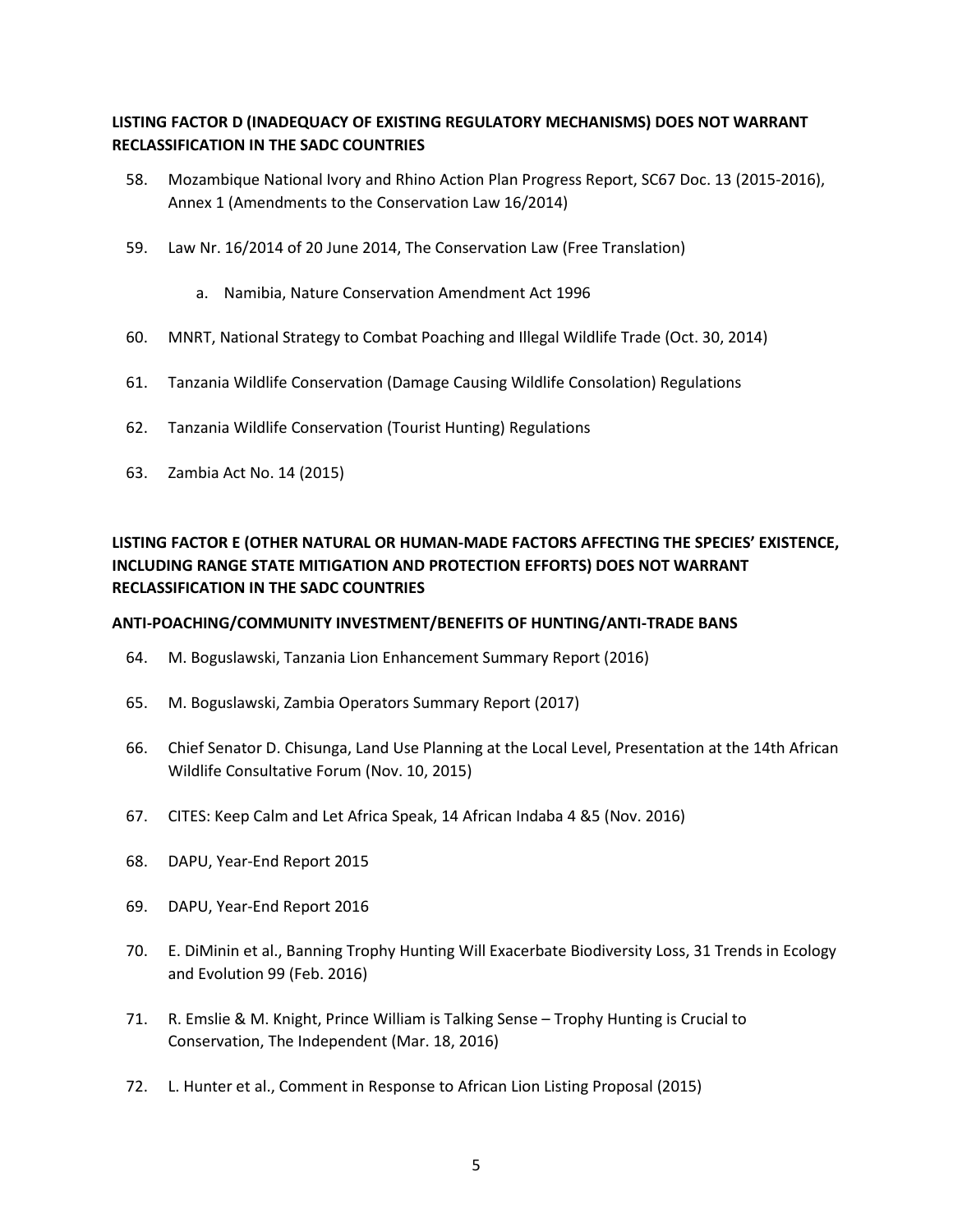- 73. E. Molewa, Minister of Environmental Affairs, Legal, Regulated Hunting has a Role to Play in Conserving Species, Daily Maverick (Aug. 4, 2015), https://www.dailymaverick.co.za/opinionista/2015-08-04-legal-regulated-hunting-has-a-role-toplay-in-conserving-species/
- 74. Namibia: Cabinet Decisions International Pressure to Ban Hunting and the Import of Wildlife Products, New Era (Mar. 7, 2016, http://allafrica.com/stories/201603070833.html
- 75. F. Ngulu, Wildlife Can Contribute More to Economic Growth, Economist (Namibia) (Dec. 5, 2016)
- 76. M. Pieters Safaris, Sustainable Use Benefiting Communities, Blog (Nov. 18, 2015)
- 77. M. Pieters Safaris, Anti-Poaching … Fighting Back (African Conservancies Anti-Poaching 2015), Blog (Jan. 26, 2016)
- 78. Southern African Wildlife College, Community Development with Sabie Game Park 2013
- 79. Southwick Associates, The Economic Contributions of Hunting-Related Tourism in Eastern and Southern Africa (Nov. 2015)
- 80. Tanzania Intensifies War Against Poaching, 13 African Indaba 1 (Feb. 2015)
- 81. Tanzania MNRT, Press Release, Wildlife Census Results for Elephant Populations in Tanzania 2014 (June 1, 2015)

### **CBNRM-RELATED DOCUMENTS**

- 82. CWMAC, Presentation, The Role of Local Communities in Enhancing Wildlife Conservation in Tanzania (2016)
- 83. IUCN, Briefing Paper, Informing Decisions on Trophy Hunting, Case Study 5 (Apr. 2016)
- 84. Namibian Association of CBNRM Support Organizations, The State of Community Conservation in Namibia: A Review of Communal Conservancies, Community Forests, and Other CBNRM Initiatives 2015
- 85. NACSO, Latest Statistics on Conservation Areas in Namibia
- 86. R. Naidoo et al., Complementary Benefits of Tourism and Hunting to Communal Conservancies in Namibia, 30 Conservation Biology (Jan. 8, 2016)
- 87. M. Nkwame, 17 New Wildlife Areas Establishment in Offing, Daily News (July 2, 2015)
- 88. USAID, Tanzania Wildlife Management Areas, Final Evaluation Report (July 15, 2013)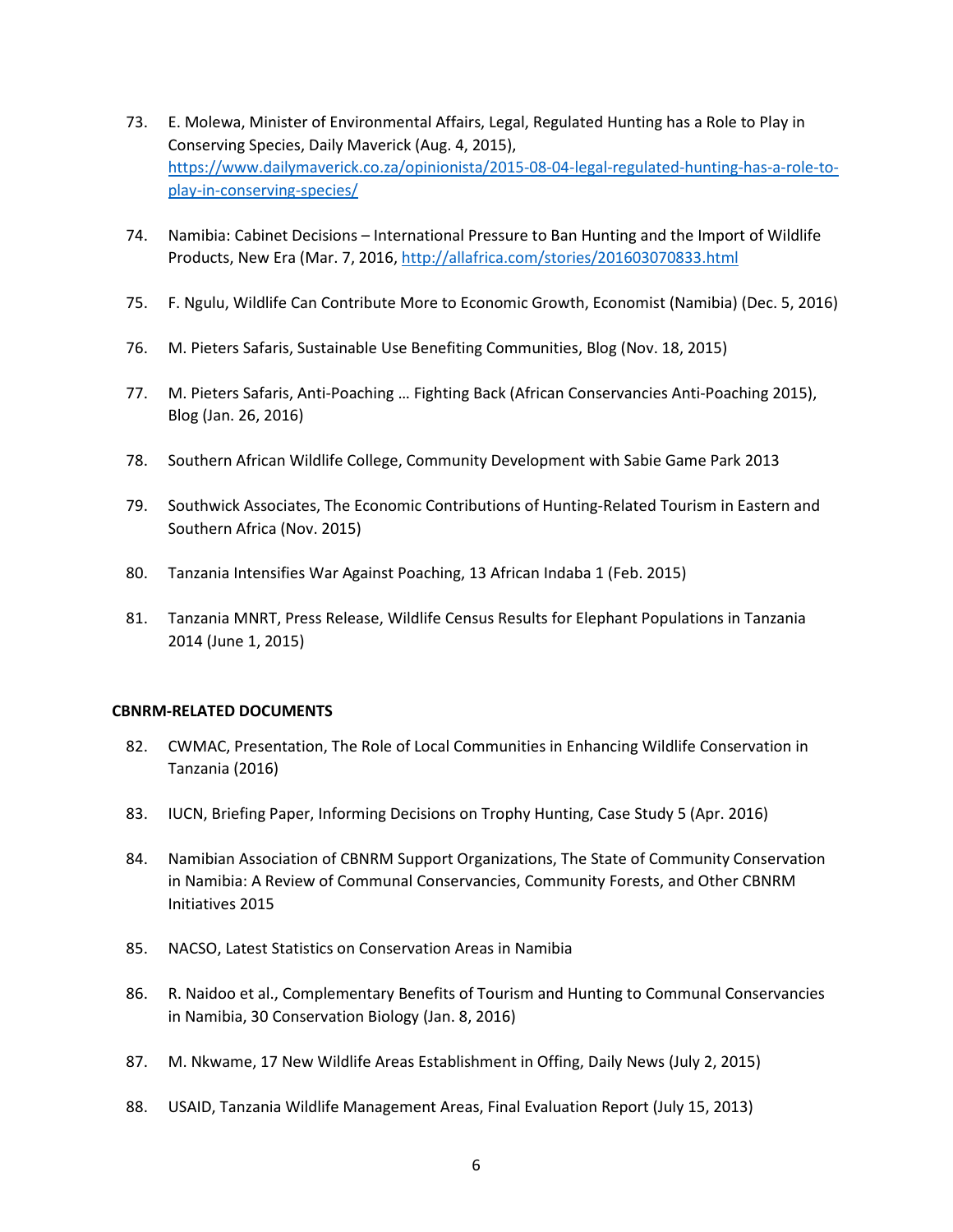- 89. L.C. Weaver et al., The Catalytic Role and Contributions of Sustainable Wildlife Use to the Namibia CBNRM Programme, in M. Abensperg-Traun et al. (eds.), Proceedings of an International Symposium on The Relevance of CBNRM to the Conservation and Sustainable Use of CITES-Listed Species in Exporting Countries (2011)
- 90. WWF-Tanzania, Tanzania's Wildlife Management Areas (2012/2013)

### **PRIVATE LAND-RELATED DOCUMENTS**

- 91. B. du Preez, Bubye Valley Conservancy Lion Research Report (Jan. 12, 2016)
- 92. IUCN, Briefing Paper, Informing Decisions on Trophy Hunting, Case Study 4 (Apr. 2016)
- 93. P.J. Funston et al., Insights into the Management of Large Carnivores for Profitable Wildlife-Based Land Uses in African Savannas, PLoS ONE 8(3) (Mar. 20, 2013), http://journals.plos.org/plosone/article?id=10.1371/journal.pone.0059044
- 94. R. Groom, Lion Hunting in Zimbabwe's Savé Valley Conservancy (Jan. 27, 2013)
- 95. P.A. Lindsey et al., Attitudes of Ranchers Towards African Wild Dogs *Lycaon pictus*, Conservation Implications on Private Land, 125 Biological Conservation 113 (2005)
- 96. PHASA, South Africa The Economics of Hunting, http://www.phasa.co.za/general/economicsof-hunting.html

### **SAMPLE OF LEOPARD DENSITY ESTIMATES FROM THE SADC COUNTRIES**

- 97. S. Astbury, The Leopard Population on Düsternbrook Game Farm:A Pilot Study, Report (2011)
- 98. J.N. Chase Grey et al., Evidence of a High Density Population of Harvested Leopards in a Montane Environment, PLoS ONE 8(12) (Dec. 2013)
- 99. Darwin Initiative, Final Report, Ecological Sustainability of Leopard Trophy Hunting in Zimbabwe (2012/2013)
- 100. P. Funston et al., Assessing the Distribution and Status of Lions and Other Large Carnivores in South-Eastern Angola, A Report on Preliminary Results from the 2015 Survey Season (2016) (estimating "extremely promising" population of 187 leopards +/- 104 in the surveyed area of Angola; the leopard is the second most numerous large carnivore in that area)
- 101. P. Funston et al., Large Carnivore Survey Bwabwata National Park, Namibia, July 2014, Report (2014)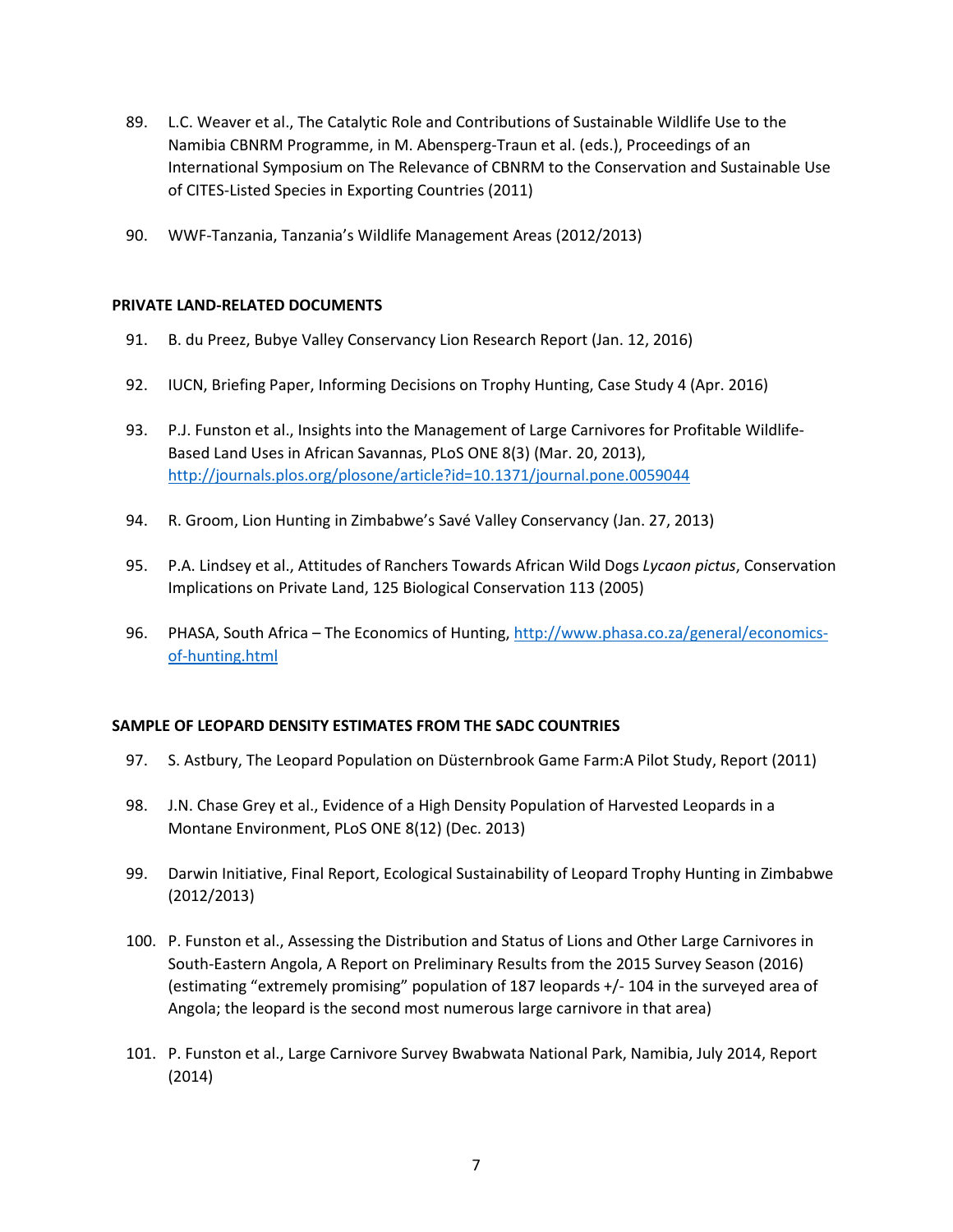- 102. R. Groom, Carnivore Densities in Gonarezhou National Park, Results of the May/June 2009 Spoor Survey
- 103. N.W. Maputla et al., Calibrating a Camera Trap-Based Mark-Recapture Sampling Design to Survey Leopard Populations in the N'wanetsi Concession, Kruger National Park, South Africa, 51(3) African Journal of Ecology 422 (2013)
- 104. Namibia Large Carnivore Atlas (2012)
- 105. A.B. Stein et al., Leopard Population and Home Range Estimates in North-Central Namibia, 49 African Journal of Ecology 383 (Notes and Records, May 2011)
- 106. L.H. Swanepoel et al., Density of Leopards Panthera pardus on Protected and Non-Protected Land in the Waterberg Biosphere, South Africa, 21(5) Wildlife Biology 21(5) 263 (2015)
- 107. M. Thorn et al., Large-Scale Distribution Patterns of Carnivores in Northern South Africa: Implications for Conservation and Monitoring, 45(4) Oryx 579 (2011)

#### **OTHER RESEARCH PAPERS**

- 108. A. Jorge et al., Costs and Benefits of the Presence of Leopards to the Sport-Hunting Industry and Local Communities in the Niassa National Reserve, Mozambique, 00 Conservation Biology (June 2013)
- 109. B.M. Kissui, Livestock Predation by Lions, Leopards, Spotted Hyenas, and Their Vulnerability to Retaliatory Killing in the Maasai Steppe, Tanzania, 1-11 Animal Conservation (2008)
- 110. M. Kotierk, Dep't of Environment, Gov't of Nunavut, Public & Inuit Interests, Western Hudson Bay Polar Bears and Wildlife Management: Results of a Public Opinion Poll in Western Hudson Bay Communities (May 2012)
- 111. P.A. Lindsey et al., Determinants of Persistence and Tolerance of Carnivores on Namibian Ranches: Implications for Conservation on Southern African Private Lands, PLoS ONE 8(1) (2013)
- 112. A. Loveridge, C. Packer, A. Dutton, Science and Recreational Hunting of Lions, in B. Dickson et al. (eds.), Recreational Hunting, Conservation and Rural Livelihoods: Science and Practice (2009)
- 113. G. Mann, Aspects of the Ecology of Leopards (Panthera pardus) in the Little Karoo, South Africa, Thesis: 1-279, Rhodes University (2014)
- 114. L.L. Marker & A.J. Dickman, Factors Affecting Leopard (Panthera pardus) Spatial Ecology, with Particular Reference to Namibian Farmlands, 35(2) South African Journal of Wildlife Research 105 (Oct. 2005)